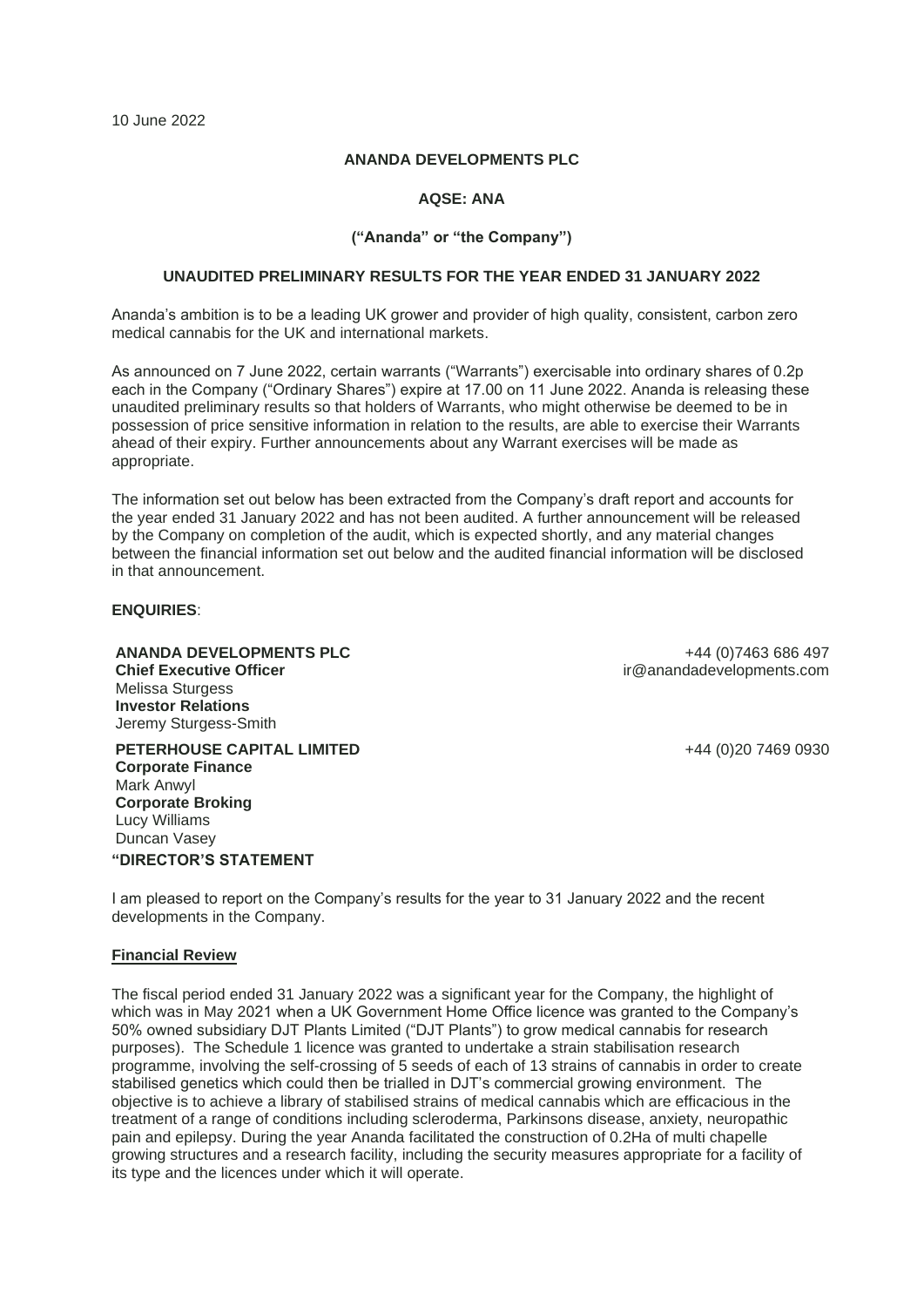Mainly due to DJT's construction costs, the Company made a loss for the 12-month period to 31 January 2022 of £970,343 (2021: £495,109), whilst the basic and diluted loss per share was 0.13p (2021: 0.11p). The Company's net assets were (£288,016) at the period-end (2021: £831,037).

# **Further Update on DJT Plants**

As stated above, the key event for DJT Plants in the last period was the receipt of its Home Office Licence to cultivate cannabis (>0.2% THC) for research purposes. Following on from receipt of this licence the DJT Plants team broke ground at its site, and commenced and completed construction of its 0.2Ha of multi-chapelle growing structures and accompanying indoor research facility. This construction project was completed in 7 months, an impressive feat in normal times but one made even more impressive given the lack of supply of many key materials due to the ongoing supply chain issues brought on by the COVID-19 pandemic.

Since the start of the 2022-2023 fiscal year, focus at DJT Plants turned to recruiting an expanded operational team to run the strain stabilisation programme whilst ensuring the key disciplines of genetics, hands on growing experience and the ability to manage complex procedures and supply chains were properly covered. This has since been done, as detailed in the RNS dated 27 April 2022. Work has also progressed on both the actual submission to the Home Office for a commercial licence and planning for the larger footprint required for commercial cultivation.

# **Outlook**

Over the past year the Company has focused its efforts on supporting the growth of its main investment, DJT Plants, through the provision of capital and operating funds as well as leadership and management skills. The Company has also progressed its proposed acquisition of the outstanding 50% of DJT Plants, conditional on the required Shareholder approvals and will bring further news on this to shareholders as soon as possible.

Peter Redmond retired from the Board in August 2021. We'd like to thank him again for his guidance and support to the company in its very early stages.

I would like to take this opportunity to thank shareholders for their continued support and patience as we work toward unlocking value in the months and years ahead. The Board views the future with much optimism. We are excited to be involved in the start of a new industry which can positively impact the lives of so many people. Our focused and diligent approach means we have a lean company focused on building measurable value. We will continue to keep shareholders updated with progress.

# Melissa Sturgess

Chief Executive Officer

#### **Statement of Comprehensive Income**

|                                          | 31 Jan 2022 | 31 Jan 2021 |  |
|------------------------------------------|-------------|-------------|--|
|                                          | £           | £           |  |
| Administrative expenses                  | (970, 038)  | (496, 110)  |  |
| Interest receivable                      |             | 114         |  |
| Loss from operations                     | (970, 038)  | (495, 996)  |  |
| Other Comprehensive Income               |             |             |  |
| Foreign Exchange Translation Gain/(Loss) | (305)       | 887         |  |
| Total comprehensive loss for the year    | (970, 343)  | (495,109)   |  |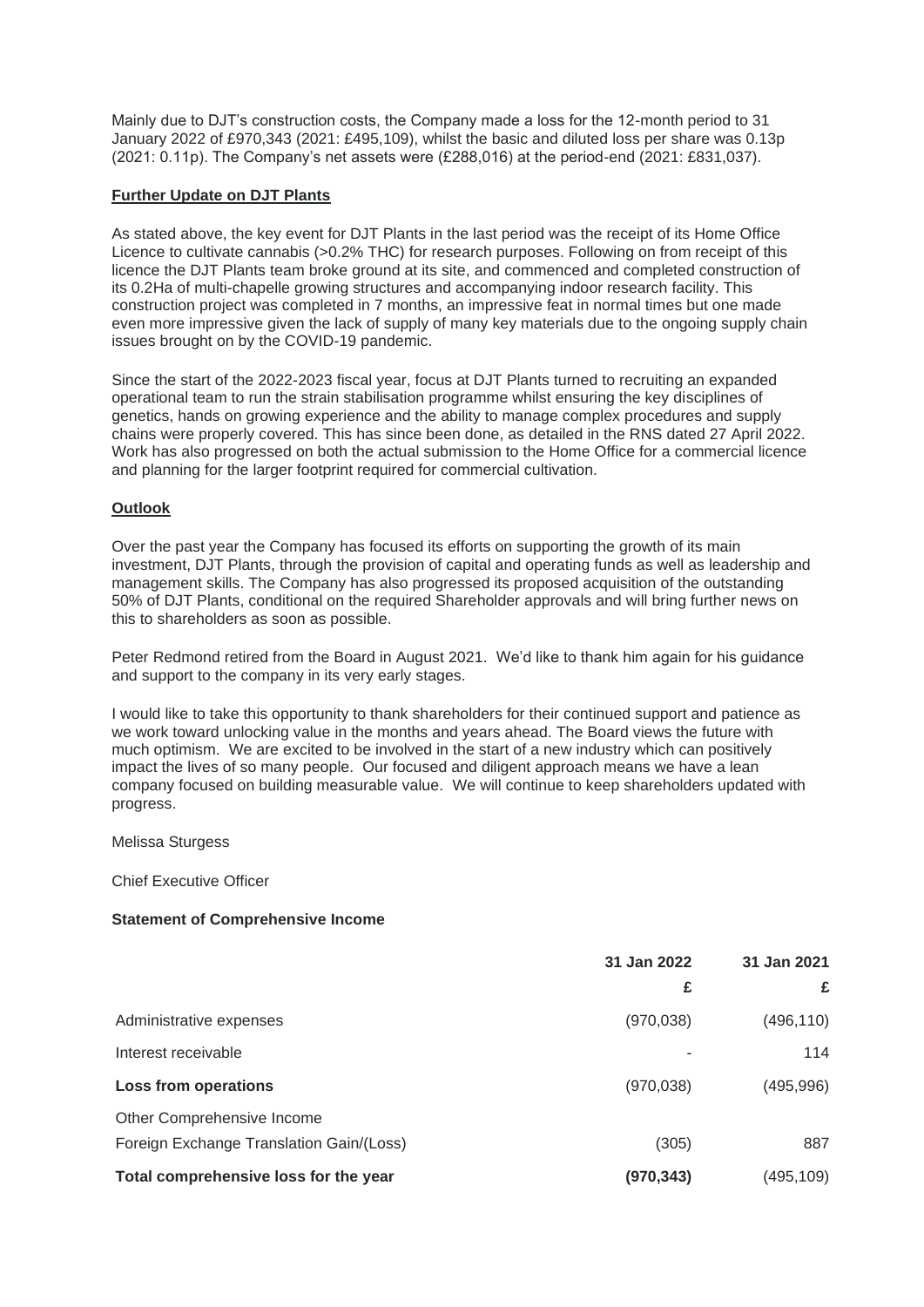| <b>Earnings per share</b>                                                              |             |                    |
|----------------------------------------------------------------------------------------|-------------|--------------------|
| Basic and diluted earnings per share (pence)<br><b>Statement of Financial Position</b> |             | (0.13p)<br>(0.11p) |
|                                                                                        | 31 Jan 2022 | 31 Jan 2021        |
|                                                                                        | £           | £                  |
| <b>Non-Current assets</b>                                                              |             |                    |
| Investments                                                                            | 2,252,192   | 1,280,618          |
|                                                                                        | 2,252,192   | 1,280,618          |
| <b>Current assets</b>                                                                  |             |                    |
| Trade and other receivables                                                            | 110,938     | 12,718             |
| <b>Total current assets</b>                                                            | 110,938     | 12,718             |
| <b>Current liabilities</b>                                                             |             |                    |
| Trade and other payables                                                               | 1,487,254   | 462,299            |
| <b>Net current liabilities</b>                                                         | (1,376,316) | (449, 581)         |
| Non-Current liabilities                                                                |             |                    |
| Convertible loan notes                                                                 | 587,860     |                    |
| <b>Total assets less current liabilities</b>                                           | (288, 016)  | 831,037            |
| <b>Capital and reserves</b>                                                            |             |                    |
| Share capital                                                                          | 1,597,031   | 928,278            |
| Share premium                                                                          | 876,347     | 689,229            |
| Share options reserve                                                                  | 18,788      | 447,337            |
| Retained earnings                                                                      | (2,204,150) | (1,233,807)        |
| <b>Total equity and liabilities</b><br><b>Statement of Changes in Equity</b>           | (288, 016)  | 831,037            |

|                                          | <b>Share</b><br><b>Capital</b> | <b>Share</b><br><b>Premium</b> | <b>Share Options</b><br><b>Reserve</b> | <b>Retained</b><br><b>Earnings</b> | <b>Total</b> |
|------------------------------------------|--------------------------------|--------------------------------|----------------------------------------|------------------------------------|--------------|
|                                          | £                              | £                              |                                        | £                                  | £            |
| As at 1 February 2021                    | 928,278                        | 689,229                        | 447,337                                | (1,233,807)                        | 831,037      |
| Total comprehensive loss<br>for the year |                                |                                |                                        | (970, 343)                         | (970, 343)   |
| Proceeds from share issue                | 668,753                        | 187.118                        |                                        | ٠.                                 | 855,871      |
| Exercise of share options                |                                |                                | (439, 976)                             | $\sim$                             | (439, 976)   |
| Issue of share options                   |                                |                                | 11,427                                 | ٠                                  | 11,427       |
| <b>Balance at 31 January</b><br>2022     | 1,597,031                      | 876,347                        | 18,788                                 | $(2,204,150)$ $(288,016)$ "        |              |

The Directors of the Company accept responsibility for the contents of this announcement.

# **Market Abuse Regulation (MAR) Disclosure**